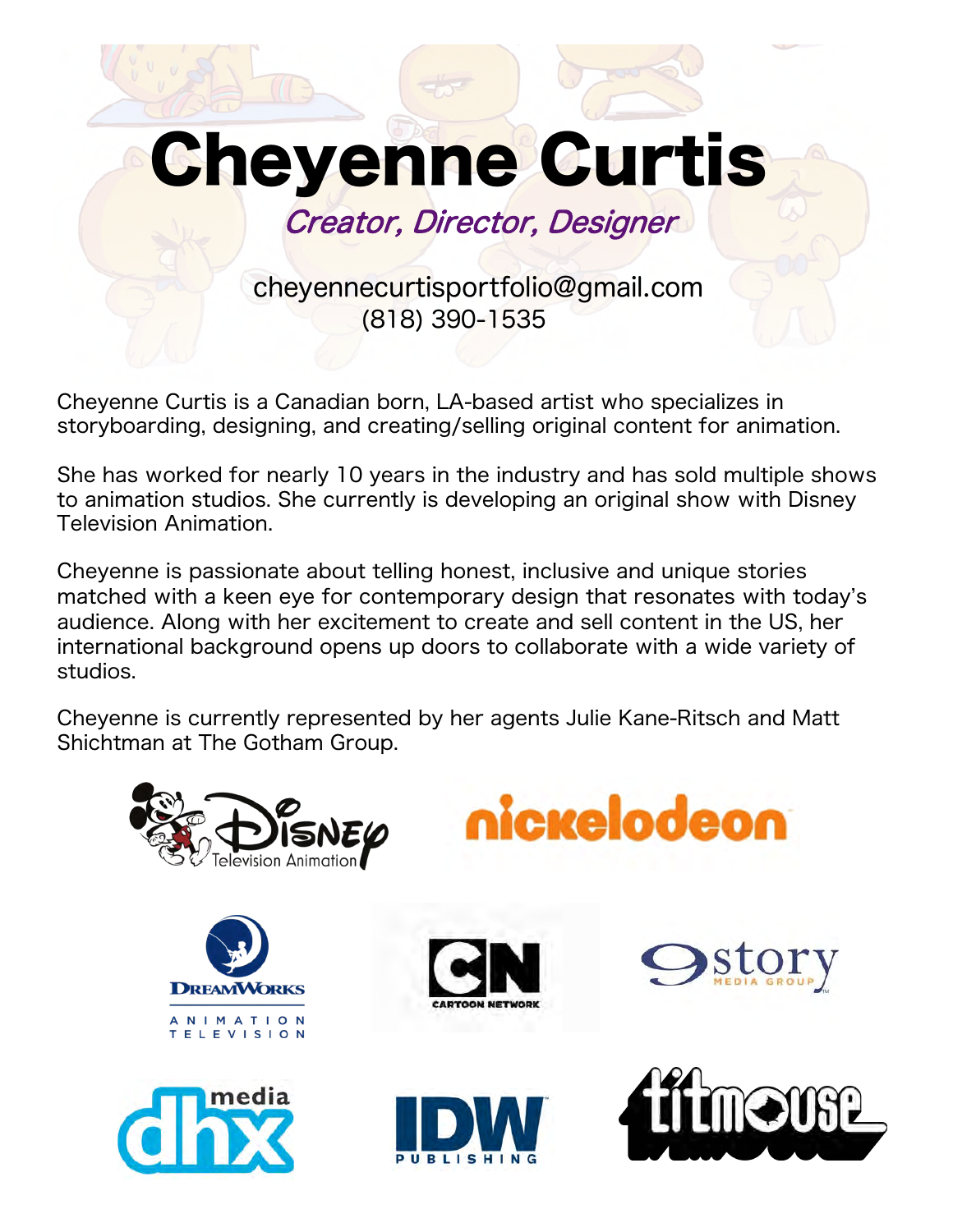## Projects/Animated Television Series





Storyboard Director (2021-present)

Titmouse Studios/Apple

Storyboard Director for season 1 of unannounced Preschool show

Disney Development (2020-2021) Disney Television Animation

Character Designs and Storyboards for projects in development



Puppy Mystery (2019-2020)Nickelodeon 11-min pilot, Animation test, Bible

Directed, Co-Written, Storyboarded by Cheyenne Curtis



Storyboard artist for season 1







Big City Greens (2016-2017) Disney Television Animation

Storyboard artist and Writer for season 1

The Powerpuff Girls Reboot (2014-2016) Cartoon Network/SpinMaster

Lead Designer/Toy Design for season 1 and Storyboard Artist for season 2

Star V. The Forces of Evil (2013-2014) Disney Television Animation

Lead Designer on season 1